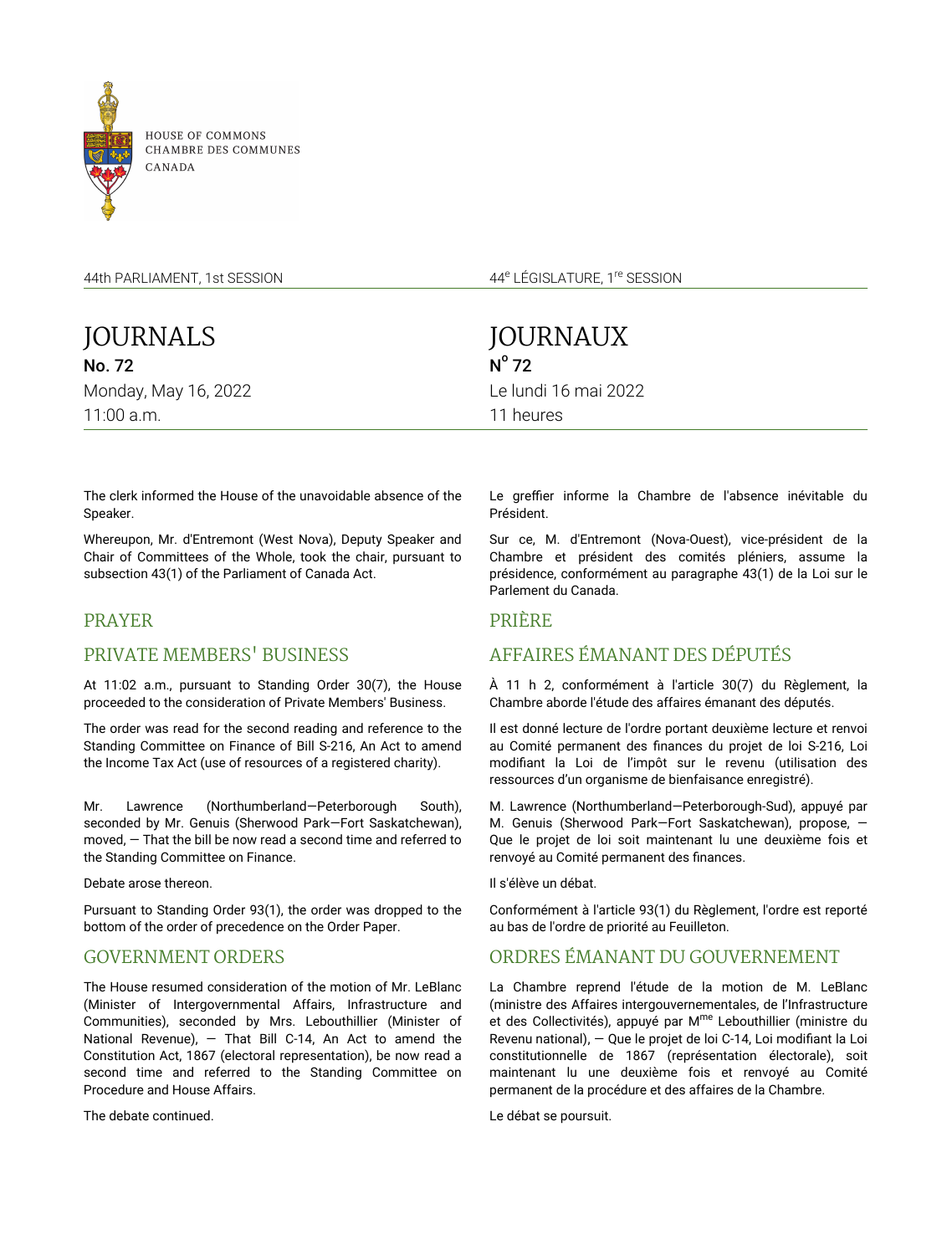# STATEMENTS BY MEMBERS

Pursuant to Standing Order 31, members made statements.

## ORAL QUESTIONS

Pursuant to Standing Order 30(5), the House proceeded to Oral Questions.

### MOTIONS

By unanimous consent, it was resolved, — That the House:

(a) express its horror at the hate-fueled mass shooting by a white supremacist in Buffalo, New York;

(b) extend its deepest condolences to the families, friends and communities who lost loved ones; and

(c) reaffirm the need to confront racism, white supremacy and hate in all their forms.

## DEFERRED RECORDED DIVISIONS

#### Business of Supply

Pursuant to order made Thursday, November 25, 2021, the House proceeded to the taking of the deferred recorded division on the motion of Mr. Chong (Wellington—Halton Hills), seconded by Mr. Deltell (Louis-Saint-Laurent), — That, given that the House recognize

(i) that Canadians of Chinese descent have made immeasurable contributions to Canada,

(ii) that the people of China are part of an ancient civilization that has contributed much to humanity,

(iii) the distinction between the people of China and the Chinese state, as embodied by the Communist Party of China and the government of the People's Republic of China,

(iv) that authoritarian states, including the People's Republic of China, increasingly pose a threat to the rules-based international order,

the House appoint a special committee with the mandate to conduct hearings to examine and review all aspects of the Canada-People's Republic of China relationship, including but not limited to diplomatic, consular, legal, security and economic relations, provided that:

(a) the committee be composed of 12 members, of which six shall be from the government party, four shall be from the official opposition, one shall be from the Bloc Québécois and one shall be from the New Democratic Party;

(b) the whips of the recognized parties shall deposit with the Clerk of the House the list of their members to serve on the committee within four calendar days after the adoption of this motion;

(c) changes to the membership of the committee shall be effective immediately after notification by the whip has been filed with the Clerk of the House;

(d) membership substitutions be permitted, if required, in the manner provided for in Standing Order 114(2);

# DÉCLARATIONS DE DÉPUTÉS

Conformément à l'article 31 du Règlement, des députés font des déclarations.

## QUESTIONS ORALES

Conformément à l'article 30(5) du Règlement, la Chambre procède à la période de questions orales.

### MOTIONS

Du consentement unanime, il est résolu, — Que la Chambre :

a) exprime son horreur face à la fusillade de masse provoquée par la haine d'un suprémaciste blanc à Buffalo (New York);

b) présente ses plus sincères condoléances aux familles, aux amis et aux communautés qui ont perdu des êtres chers;

c) réaffirme la nécessité de lutter contre le racisme, la suprématie blanche et la haine, sous toutes leurs formes.

## VOTES PAR APPEL NOMINAL DIFFÉRÉS

#### Travaux des subsides

Conformément à l'ordre adopté le jeudi 25 novembre 2021, la Chambre procède au vote par appel nominal différé sur la motion de M. Chong (Wellington—Halton Hills), appuyé par M. Deltell (Louis-Saint-Laurent), — Que, étant donné que la Chambre reconnaît

(i) que les Canadiens d'ascendance chinoise ont apporté une contribution inestimable au Canada,

(ii) que le peuple de Chine appartient à une civilisation ancienne dont l'apport à l'humanité est considérable,

(iii) la distinction entre le peuple de Chine et l'État chinois, tel qu'il est incarné par le Parti communiste chinois et le gouvernement de la République populaire de Chine,

(iv) que les États autoritaires, y compris la République populaire de Chine, représentent une menace croissante à l'endroit de l'ordre international fondé sur des règles,

la Chambre nomme un comité spécial chargé de tenir des audiences sur tous les aspects des relations entre le Canada et la République populaire de Chine, y compris, sans s'y limiter, les relations diplomatiques, consulaires, juridiques, économiques et de sécurité, pourvu que :

a) le Comité soit composé de 12 membres, dont six proviendront du parti ministériel, quatre de l'opposition officielle, un du Bloc québécois et un du Nouveau Parti démocratique;

b) les whips des partis reconnus déposent, auprès du greffier de la Chambre, la liste de leurs membres qui siégeront au Comité dans les quatre jours civils suivant l'adoption de cette motion;

c) les changements apportés à la composition du Comité entrent en vigueur dès le dépôt de l'avis du whip auprès du greffier de la Chambre;

d) les membres du Comité puissent se faire remplacer, au besoin, de la manière prévue à l'article 114(2) du Règlement;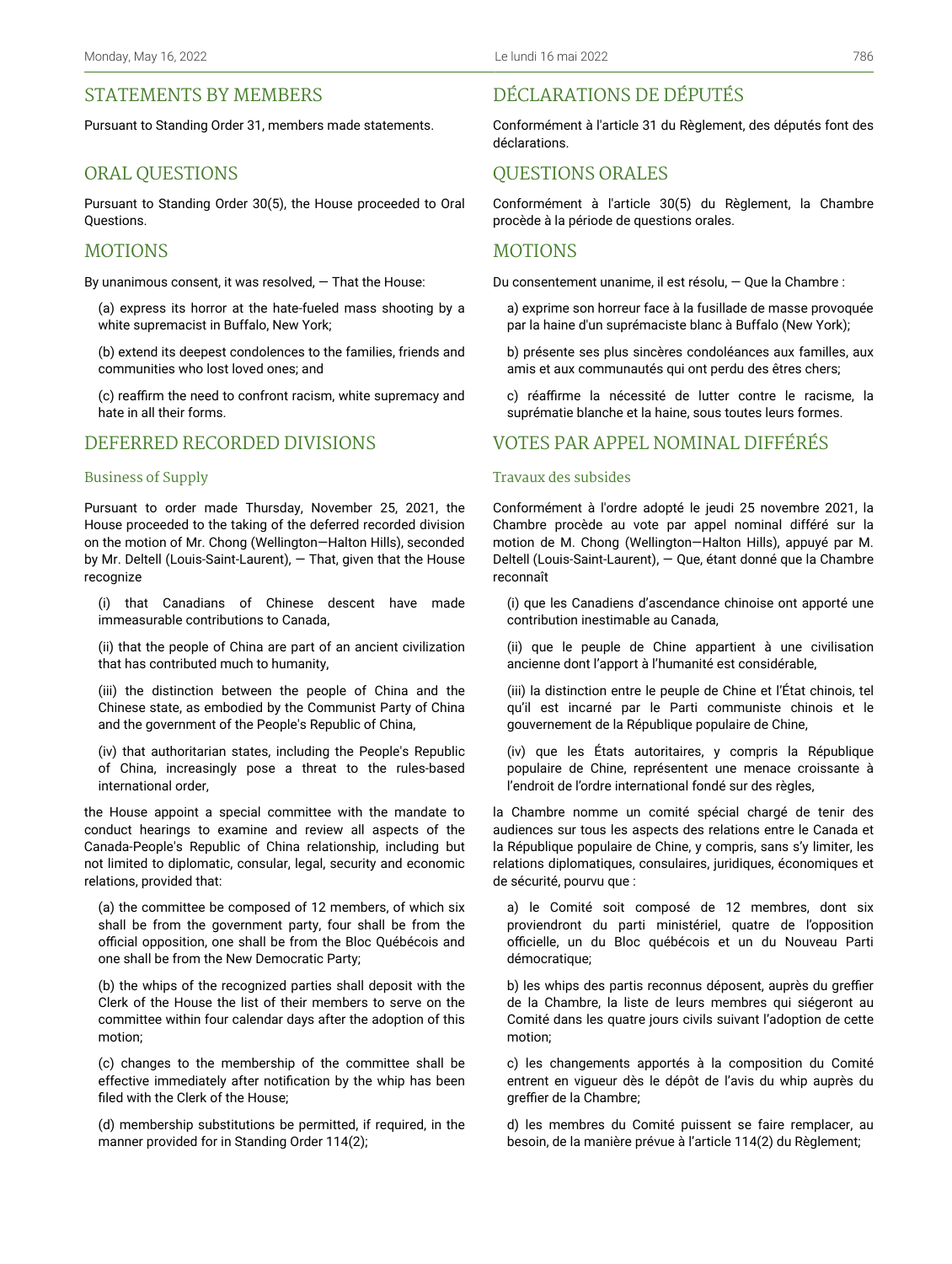(e) the Clerk of the House shall convene an organizational meeting within one week of the presentation of the final report of the Special Committee on Afghanistan;

(f) the chair of the committee shall be a member of the government party, the first vice-chair shall be a member of the official opposition, the second vice-chair shall be a member of the Bloc Québécois and the third vice-chair shall be a member of the New Democratic Party;

(g) the quorum of the committee be as provided for in Standing Order 118, provided that the Chair be authorized to hold meetings to receive evidence and to have that evidence printed when at least four members are present, including one member of the opposition and one member of the government;

(h) the committee have all of the powers of a standing committee, as well as the power to (i) travel, accompanied by the necessary staff, inside and outside of Canada, (ii) authorize video and audio broadcasting of any or all of its proceedings;

(i) the provisions of Standing Order 106(4) shall also extend to the committee;

(j) the committee shall, notwithstanding paragraph (r) of the order adopted on Thursday, November 25, 2021, have the first priority for the use of House resources for committee meetings;

(k) the evidence and documentation received by the Special Committee on Canada-China Relations during the first and second sessions of the 43rd Parliament be referred to this committee and taken into consideration in this session; and

(l) any proceedings before the committee, when hybrid committee meetings are authorized, in relation to a motion to exercise the committee's power to send for persons, papers and records shall, if not previously disposed of, be interrupted upon the earlier of the completion of four hours of consideration or one sitting week after the motion was first moved, and, in turn, every question necessary for the disposal of the motion shall be put forthwith and successively, without further debate or amendment.

The question was put on the motion and it was agreed to on the following division:

e) le greffier de la Chambre convoque une réunion d'organisation du Comité dans la semaine qui suit la présentation du rapport final du Comité spécial sur l'Afghanistan;

f) le président du Comité soit un membre du parti ministériel, le premier vice-président soit un membre de l'opposition officielle, le deuxième vice-président soit un membre du Bloc québécois et le troisième vice-président soit un membre du Nouveau Parti démocratique;

g) le quorum du Comité soit conforme aux dispositions de l'article 118 du Règlement, et que le président soit autorisé à tenir des réunions afin de recevoir et de publier des témoignages si au moins quatre membres sont présents, dont un membre de l'opposition et un membre du parti ministériel;

h) le Comité dispose de tous les pouvoirs d'un comité permanent, ainsi que du pouvoir (i) de voyager, accompagné du personnel nécessaire, à l'intérieur et à l'extérieur du Canada, (ii) d'autoriser la diffusion vidéo et audio d'une partie ou de la totalité de ses délibérations;

i) les dispositions de l'article 106(4) du Règlement s'étendent également au Comité;

j) le Comité bénéficie, nonobstant le paragraphe r) de l'ordre adopté le jeudi 25 novembre 2021, de la priorité absolue à l'égard de l'utilisation des ressources de la Chambre pour les réunions de comité;

k) les témoignages et la documentation reçus par le Comité spécial sur les relations sino-canadiennes au cours des première et deuxième sessions de la 43<sup>e</sup> législature soient renvoyés à ce comité et pris en considération pendant cette session;

l) lorsque les réunions de Comité en mode hybride sont autorisées, toute délibération du Comité portant sur une motion relative à l'exercice de son pouvoir d'ordonner la comparution de témoins et la production de documents ou de dossiers n'ayant pas donné lieu à une décision devra être interrompue, selon la première occurrence, après quatre heures de débat ou une semaine de séance après que la motion ait été proposée, et toute question nécessaire pour disposer de la motion soit alors mise aux voix immédiatement et successivement, sans plus ample débat ni amendement.

La motion, mise aux voix, est agréée par le vote suivant :

(Division No.  $90 -$  Vote n $^{\circ}$  90)

### YEAS: 168, NAYS: 155

#### POUR : 168, CONTRE : 155

### YEAS — POUR

**Aitchison Albas Allison Angus Champoux Chong Collins (Victoria) Cooper**

**Arnold Bachrach Baldinelli Barlow Barrett Barron Beaulieu Benzen Bergeron Berthold Bérubé Bezan Blaikie Blanchet Blanchette-Joncas Blaney Block Boulerice Bragdon Brassard Brock Brunelle-Duceppe Calkins Cannings Caputo Carrie Chabot Chambers**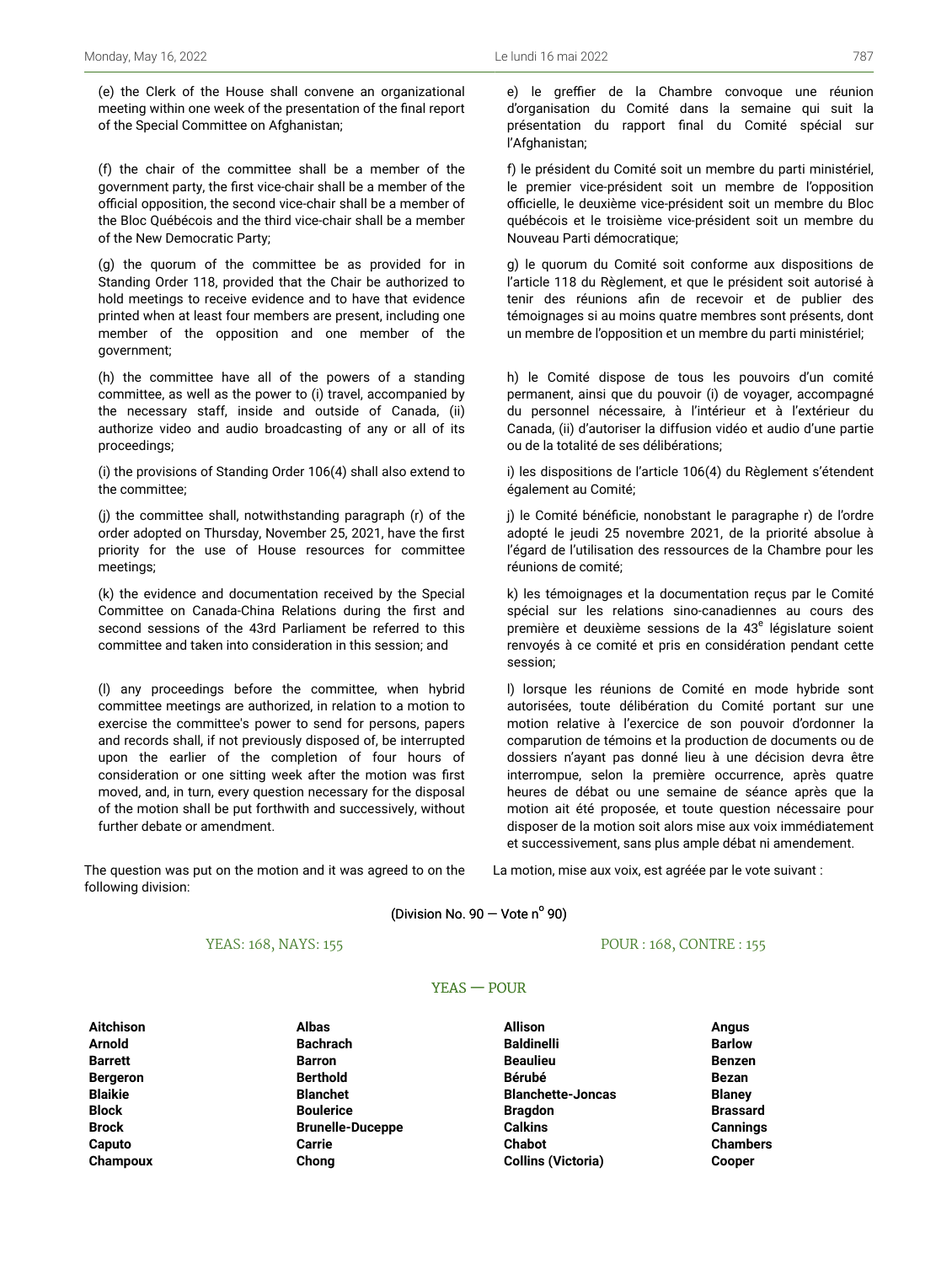| <b>Dalton</b>        | <b>Dancho</b>                   | <b>Davidson</b>                 | <b>DeBellefeuille</b>     |
|----------------------|---------------------------------|---------------------------------|---------------------------|
| <b>Deltell</b>       | <b>Desbiens</b>                 | <b>Desilets</b>                 | <b>Desjarlais</b>         |
| <b>Doherty</b>       | <b>Dowdall</b>                  | <b>Dreeshen</b>                 | Duncan (Stormont-Dundas-  |
|                      |                                 |                                 | South Glengarry)          |
| <b>Ellis</b>         | <b>Epp</b>                      | Falk (Battlefords-Lloydminster) | <b>Falk (Provencher)</b>  |
| Fast                 | Ferreri                         | Findlay                         | <b>Fortin</b>             |
| <b>Gallant</b>       | Garon                           | Garrison                        | Gaudreau                  |
| Gazan                | Généreux                        | Genuis                          | Gill                      |
| Gladu                | Godin                           | Goodridge                       | Gourde                    |
| Gray                 | Green                           | <b>Hallan</b>                   | <b>Hughes</b>             |
| <b>Idlout</b>        | <b>Jeneroux</b>                 | <b>Johns</b>                    | Julian                    |
| <b>Kelly</b>         | <b>Kitchen</b>                  | <b>Kmiec</b>                    | <b>Kram</b>               |
| Kramp-Neuman         | <b>Kurek</b>                    | <b>Kusie</b>                    | Kwan                      |
| Lake                 | Lantsman                        | Larouche                        | <b>Lawrence</b>           |
| Lehoux               | Lemire                          | Lewis (Essex)                   | Lewis (Haldimand-Norfolk) |
| <b>Liepert</b>       | Lloyd                           | Lobb                            | <b>MacGregor</b>          |
| <b>MacKenzie</b>     | <b>Maguire</b>                  | <b>Masse</b>                    | <b>Mathyssen</b>          |
| <b>Mazier</b>        | <b>McCauley (Edmonton West)</b> | <b>McKay</b>                    | <b>McLean</b>             |
| <b>McPherson</b>     | Melillo                         | <b>Michaud</b>                  | Moore                     |
| <b>Morrison</b>      | <b>Motz</b>                     | <b>Muys</b>                     | <b>Nater</b>              |
| <b>Normandin</b>     | O'Toole                         | <b>Patzer</b>                   | Paul-Hus                  |
| Pauzé                | <b>Perkins</b>                  | Perron                          | <b>Plamondon</b>          |
| <b>Poilievre</b>     | <b>Rayes</b>                    | Redekopp                        | <b>Reid</b>               |
| <b>Rempel Garner</b> | <b>Richards</b>                 | <b>Roberts</b>                  | Rood                      |
| <b>Ruff</b>          | <b>Savard-Tremblay</b>          | <b>Scheer</b>                   | <b>Schmale</b>            |
| <b>Seeback</b>       | <b>Shipley</b>                  | <b>Simard</b>                   | Sinclair-Desgagné         |
| Singh                | <b>Small</b>                    | <b>Soroka</b>                   | <b>Steinley</b>           |
| <b>Ste-Marie</b>     | <b>Stewart</b>                  | <b>Strahl</b>                   | <b>Stubbs</b>             |
| <b>Thériault</b>     | <b>Therrien</b>                 | <b>Thomas</b>                   | <b>Tochor</b>             |
| <b>Tolmie</b>        | Trudel                          | Uppal                           | <b>Van Popta</b>          |
| Vecchio              | <b>Vidal</b>                    | <b>Vien</b>                     | <b>Viersen</b>            |
| Vignola              | <b>Villemure</b>                | Vis                             | Vuona                     |
| Wagantall            | <b>Warkentin</b>                | Waugh                           | Webber                    |
| <b>Williams</b>      | Williamson                      | <b>Zarrillo</b>                 | $Zimmer - 168$            |
|                      | $NAYS - CONTRE$                 |                                 |                           |
| Aldag                | Alghabra                        | Ali                             | Anand                     |
| Anandasangaree       | <b>Arseneault</b>               | Arya                            | <b>Atwin</b>              |
| <b>Badawey</b>       | <b>Bains</b>                    | <b>Baker</b>                    | <b>Battiste</b>           |

**Beech Bendayan Bennett Bibeau Bittle Blair Blois Boissonnault Bradford Brière Carr Casey Chagger Chahal Champagne Chatel Chen Chiang Collins (Hamilton East—Stoney Creek) Coteau Dabrusin Damoff Dhaliwal Dhillon Diab Dong Drouin Dubourg Duclos Duguid Duncan (Etobicoke North) Dzerowicz Ehsassi El-Khoury Erskine-Smith Fillmore Fisher Fonseca Fortier Fragiskatos Fraser Freeland Fry Gaheer Garneau Gerretsen Gould Guilbeault Hajdu Hanley Hardie Hepfner Holland Housefather Hussen Hutchings Iacono Ien Jaczek Jones Jowhari Kayabaga Kelloway Khalid Koutrakis Kusmierczyk Lalonde Lambropoulos Lametti Lamoureux Lapointe Lattanzio Lauzon LeBlanc Lebouthillier Lightbound Long Longfield Louis (Kitchener—Conestoga) MacAulay (Cardigan) MacDonald (Malpeque) MacKinnon (Gatineau) Maloney Martinez Ferrada May (Cambridge) May (Saanich—Gulf Islands) McDonald (Avalon)**

**Cormier**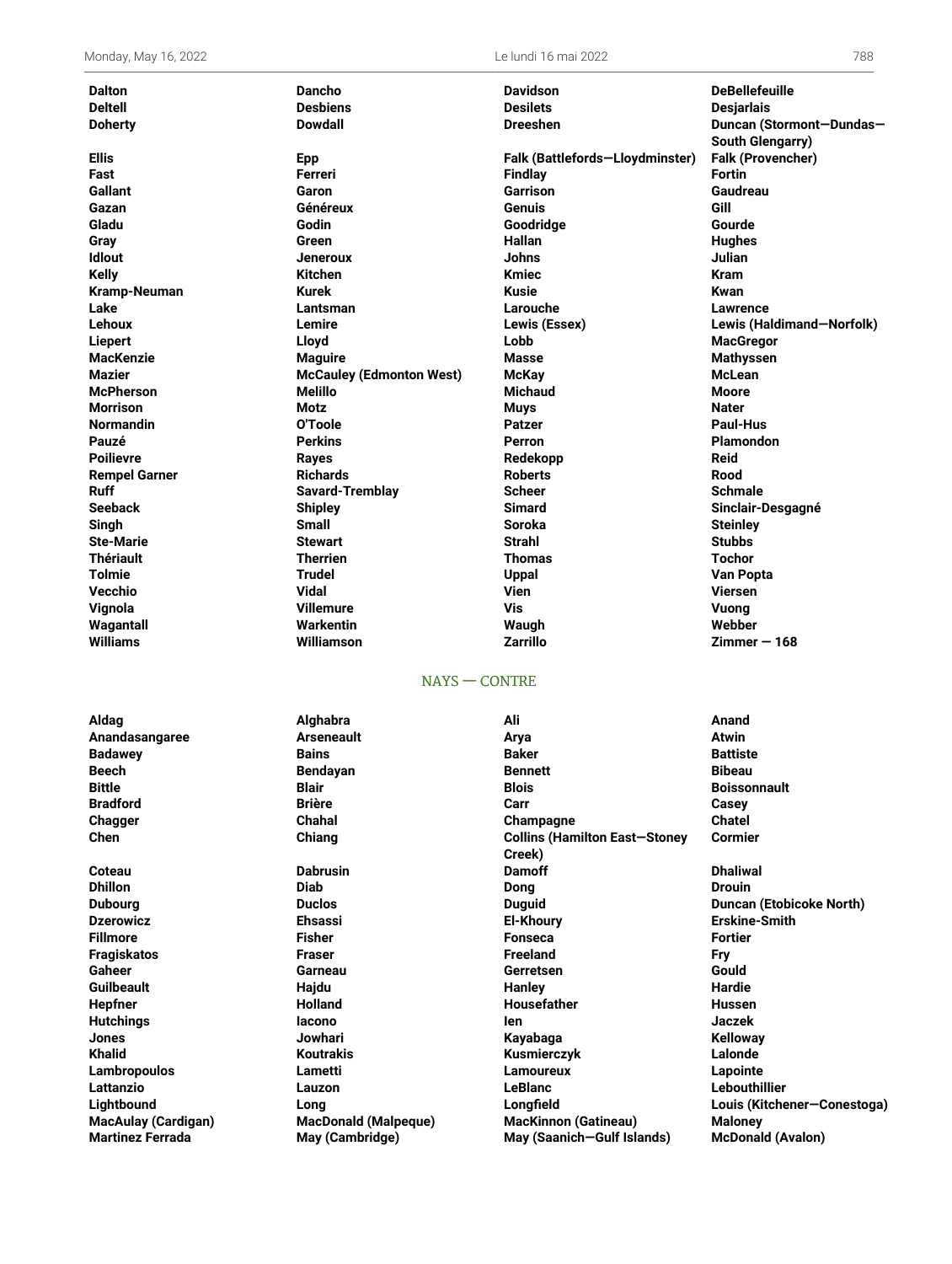**McGuinty McKinnon (Coquitlam—Port Coquitlam) Yip Zahid Zuberi — 155**

**McLeod Mendès**

**Mendicino Miao Miller Morrice Morrissey Murray Naqvi Ng Noormohamed O'Connell Oliphant O'Regan Petitpas Taylor Powlowski Qualtrough Robillard Rodriguez Rogers Romanado Sahota Saks Samson Sarai Scarpaleggia Schiefke Serré Sgro Shanahan Sheehan Sidhu (Brampton East) Sidhu (Brampton South) Sorbara Spengemann St-Onge Sudds Tassi Taylor Roy Thompson Trudeau Turnbull Valdez Van Bynen van Koeverden Vandal Vandenbeld Virani Weiler Wilkinson**

### PAIRED — PAIRÉS

#### Nil—Aucun

## MOTIONS

By unanimous consent, it was ordered,  $-$  That the membership of the Standing Committee on Procedure and House Affairs be amended as follows: Mr. McCauley (Edmonton West) for Mr. Steinley (Regina—Lewvan).

# DAILY ROUTINE OF BUSINESS

#### Tabling of Documents

Pursuant to Standing Order 32(2), Mr. Lamoureux (Parliamentary Secretary to the Leader of the Government in the House of Commons) laid upon the table,  $-$  Government responses, pursuant to Standing Order 36(8), to the following petitions:

- Nos. 441-00324 and 441-00334 concerning the environment;
- Nos. 441-00325 and 441-00328 concerning health;

— Nos. 441-00326, 441-00327 and 441-00337 concerning business and trade;

- No. 441-00329 concerning taxation;
- No. 441-00330 concerning social affairs and equality;
- No. 441-00331 concerning civil and human rights;
- No. 441-00332 concerning fisheries;

— Nos. 441-00333, 441-00335 and 441-00336 concerning foreign affairs.

#### Presenting Reports from Committees

Ms. Chagger (Waterloo), from the Standing Committee on Procedure and House Affairs, presented the seventh report of the committee, which was as follows:

The committee recommends, pursuant to Standing Orders 104 and 114, the following changes to the lists of members of the following standing committees:

#### **Standing Committee on National Defence**

Dean Allison for Todd Doherty

### MOTIONS

Du consentement unanime, il est ordonné, — Que la liste des membres du Comité permanent de la procédure et des affaires de la Chambre soit modifiée comme suit : M. McCauley (Edmonton-Ouest) en remplacement de M. Steinley (Regina— Lewvan).

## AFFAIRES COURANTES ORDINAIRES

#### Dépôt de documents

Conformément à l'article 32(2) du Règlement, M. Lamoureux (secrétaire parlementaire du leader du gouvernement à la Chambre des communes) dépose sur le bureau, — Réponses du gouvernement, conformément à l'article 36(8) du Règlement, aux pétitions suivantes :

 $-$  n<sup>os</sup> 441-00324 et 441-00334 au sujet de l'environnement;

 $-$  n<sup>os</sup> 441-00325 et 441-00328 au sujet de la santé;

 $-$  n<sup>os</sup> 441-00326, 441-00327 et 441-00337 au sujet des affaires et du commerce;

- nº 441-00329 au sujet de la fiscalité;
- $-$  n $^{\circ}$  441-00330 au sujet des affaires sociales et d'égalité;
- nº 441-00331 au sujet des droits de la personne;
- $-$  n $^{\circ}$  441-00332 au sujet des pêches;

 $-$  n<sup>os</sup> 441-00333, 441-00335 et 441-00336 au sujet des affaires étrangères.

### Présentation de rapports de comités

M<sup>me</sup> Chagger (Waterloo), du Comité permanent de la procédure et des affaires de la Chambre, présente le septième rapport du Comité, dont voici le texte :

Le Comité recommande, conformément au mandat que lui confèrent les articles 104 et 114 du Règlement, les changements suivants dans les listes des membres des comités permanents suivants :

#### **Comité permanent de la défense nationale**

Dean Allison remplace Todd Doherty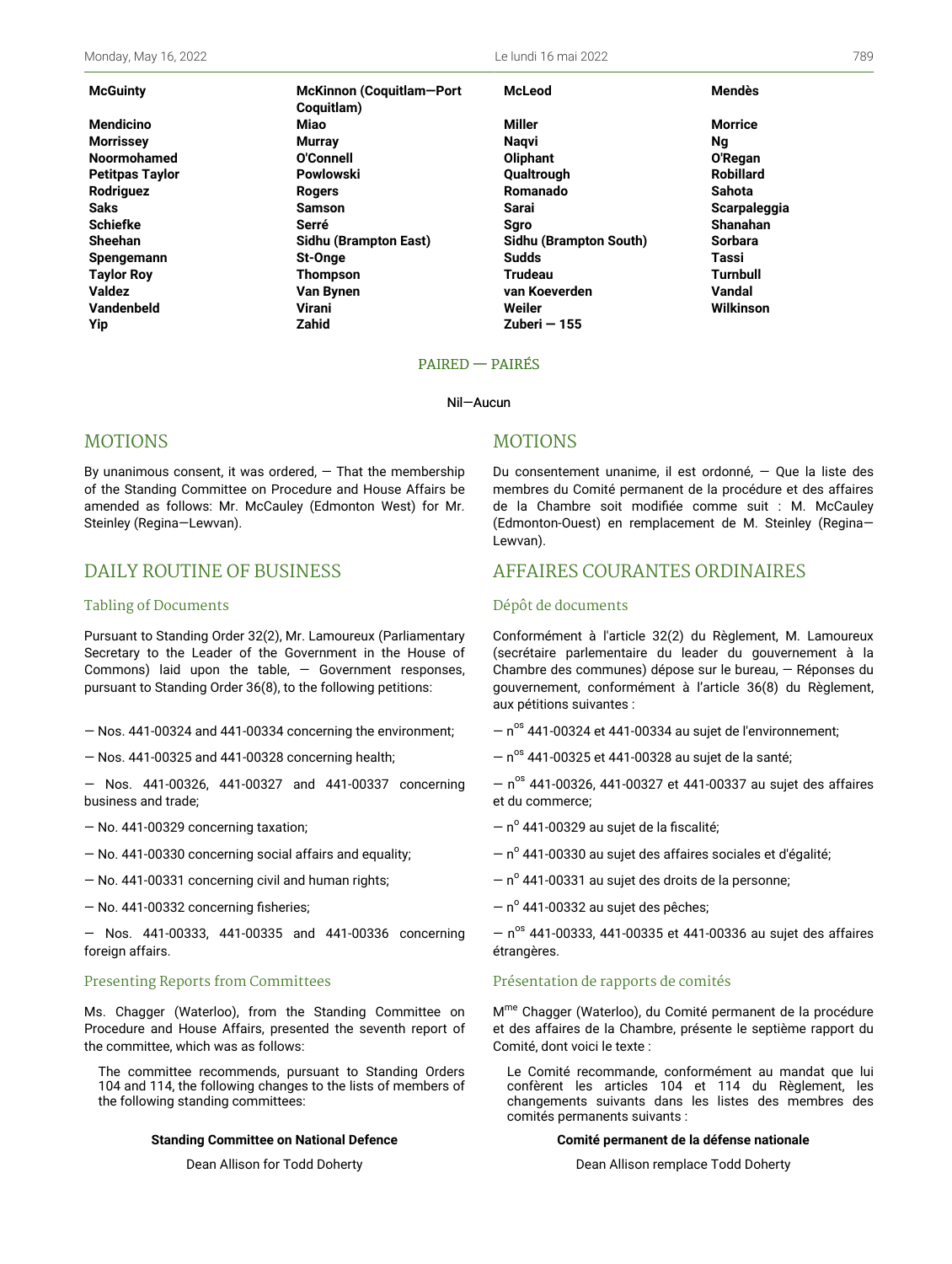#### **Standing Committee on Natural Resources**

#### Francesco Sorbara for James Maloney

The committee further recommends, pursuant to Standing Orders 104 and 114, that the name of the following member be added to the list of associate members of the Standing Committee on National Defence:

Todd Doherty

The committee further recommends, pursuant to Standing Orders 104 and 114, the following change to the list of members of the Standing Joint Committee for the Scrutiny of Regulations:

Shaun Chen for Fayçal El-Khoury

A copy of the relevant Minutes of Proceedings *(Meeting No. 1)* is tabled.

Ms. Chagger (Waterloo), from the Standing Committee on Procedure and House Affairs, presented the eighth report of the committee, "Main Estimates 2022-23: Vote 1 under House of Commons, Vote 1 under Leaders' Debates Commission, Vote 1 under Office of the Chief Electoral Officer and Vote 1 under Parliamentary Protective Service". — Sessional Paper No. 8510-441-67.

A copy of the relevant Minutes of Proceedings (*Meetings Nos. 18, 19 and 21*) was tabled.

#### Motions

By unanimous consent, it was resolved,  $-$  That the seventh report of the Standing Committee on Procedure and House Affairs, presented earlier today, be concurred in.

Mr. Barrett (Leeds—Grenville—Thousand Islands and Rideau Lakes), seconded by Mr. Cooper (St. Albert—Edmonton), moved, — That the third report of the Standing Committee on Health, presented Friday, April 29, 2022, be concurred in. *(Concurrence in Committee Reports No. 8)*

Debate arose thereon.

Mrs. Romanado (Longueuil—Charles-LeMoyne), seconded by Mr. Sidhu (Brampton East), moved,  $-$  That the debate be now adjourned.

The question was put on the motion and it was agreed to on the following division:

YEAS: 175, NAYS: 137

#### POUR : 175, CONTRE : 137

**Aldag Alghabra Ali Anand Anandasangaree Angus Arseneault Arya Ashton Atwin Bachrach Badawey Bains Baker Barron Battiste Beech Bendayan Bennett Bibeau**

(Division No. 91  $-$  Vote n<sup>o</sup> 91)

YEAS — POUR

#### **Comité permanent des ressources naturelles**

Francesco Sorbara remplace James Maloney

Le Comité recommande de plus, conformément au mandat que lui confèrent les articles 104 et 114 du Règlement, que le nom du député suivant soit ajouté à la liste des membres associés du Comité permanent de la défense nationale :

Todd Doherty

Le Comité recommande de plus, conformément au mandat que lui confèrent les articles 104 et 114 du Règlement, le changement suivant dans la liste des membres du Comité mixte permanent d'examen de la réglementation :

Shaun Chen remplace Fayçal El-Khoury

Un exemplaire du procès-verbal pertinent *(réunion n<sup>o</sup> 1)* est déposé.

M<sup>me</sup> Chagger (Waterloo), du Comité permanent de la procédure et des affaires de la Chambre, présente le huitième rapport du Comité, « Budget principal des dépenses 2022-2023 : crédit 1 sous la rubrique Bureau du directeur général des élections, crédit 1 sous la rubrique Chambre des communes, crédit 1 sous la rubrique Commission des débats des chefs et crédit 1 sous la rubrique Service de protection parlementaire ». — Document parlementaire nº 8510-441-67.

Un exemplaire des procès-verbaux pertinents (*réunions nos 18, 19 et 21*) est déposé.

#### Motions

Du consentement unanime, il est résolu, — Que le septième rapport du Comité permanent de la procédure et des affaires de la Chambre, présenté plus tôt aujourd'hui, soit agréé.

M. Barrett (Leeds—Grenville—Thousand Islands et Rideau Lakes), appuyé par M. Cooper (St. Albert—Edmonton), propose, — Que le troisième rapport du Comité permanent de la santé, présenté le vendredi 29 avril 2022, soit agréé. *(Adoption de rapports de comités n<sup>o</sup> 8)*

Il s'élève un débat.

M<sup>me</sup> Romanado (Longueuil-Charles-LeMoyne), appuyée par M. Sidhu (Brampton-Est), propose, — Que le débat soit maintenant ajourné.

La motion, mise aux voix, est agréée par le vote suivant :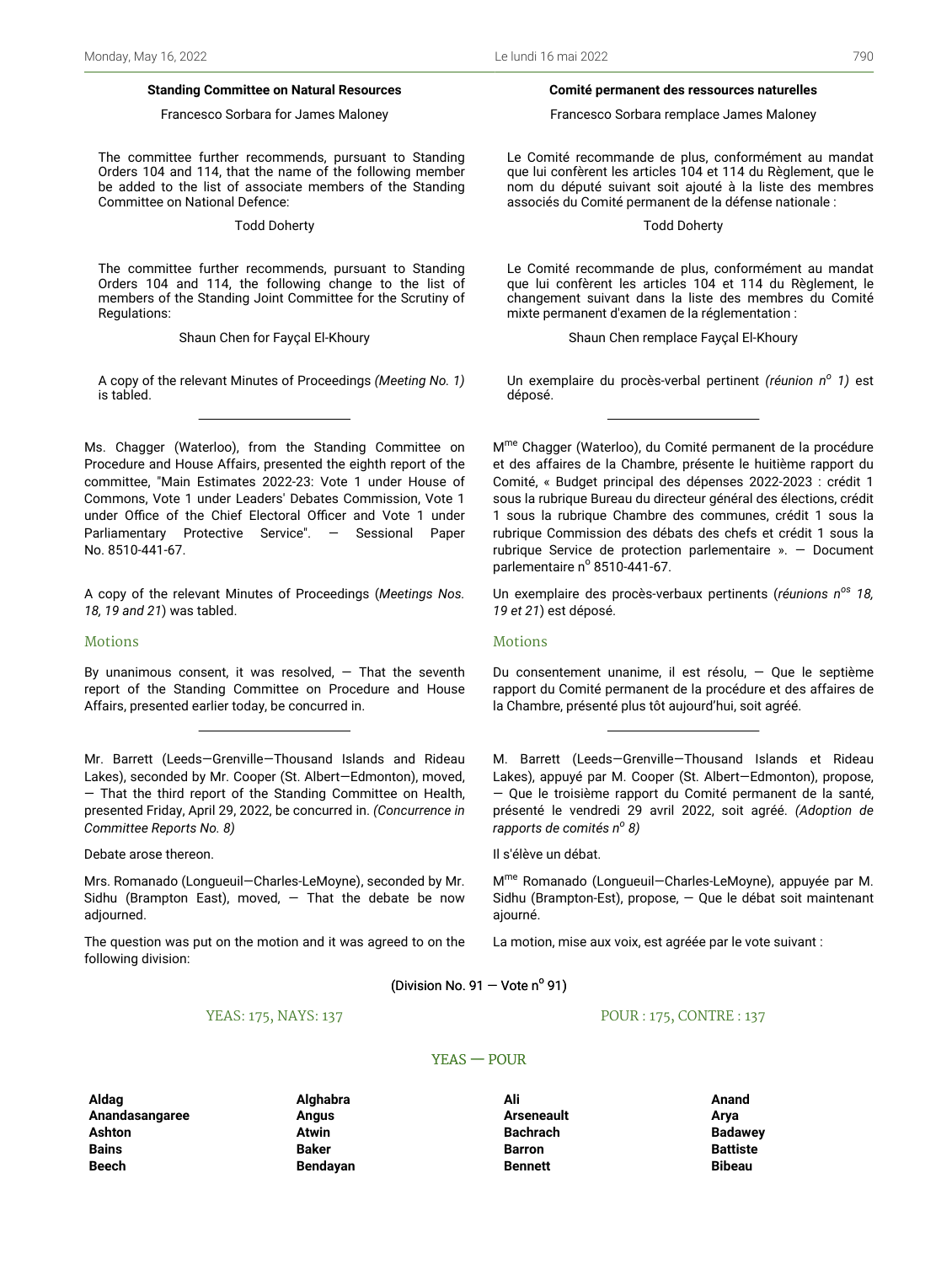**Chen Chiang Collins (Hamilton East—Stoney McGuinty McKay McKinnon (Coquitlam—Port**

**Zahid Zarrillo Zuberi — 175**

**Bittle Blaikie Blair Blaney Blois Boissonnault Boulerice Bradford Brière Cannings Carr Casey Chagger Chahal Champagne Chatel Creek) Collins (Victoria) Coteau Dabrusin Damoff Davies Dhaliwal Dhillon Diab Dong Drouin Dubourg Duclos Duguid Duncan (Etobicoke North) Dzerowicz Ehsassi El-Khoury Erskine-Smith Fillmore Fisher Fonseca Fortier Fragiskatos Fraser Freeland Gaheer Garneau Garrison Gazan Gerretsen Gould Green Guilbeault Hajdu Hanley Hardie Hepfner Holland Housefather Hussen Hutchings Iacono Idlout Ien Jaczek Johns Jones Jowhari Julian Kayabaga Kelloway Khalid Khera Koutrakis Kusmierczyk Kwan Lalonde Lambropoulos Lametti Lamoureux Lapointe Lattanzio Lauzon LeBlanc Lebouthillier Lightbound Longfield Louis (Kitchener—Conestoga) MacAulay (Cardigan) MacDonald (Malpeque) MacGregor MacKinnon (Gatineau) Maloney Martinez Ferrada Mathyssen May (Cambridge) McDonald (Avalon) Coquitlam) McLeod McPherson Mendès Mendicino Miao Miller Morrice Morrissey Murray Naqvi Ng Noormohamed O'Connell Oliphant O'Regan Petitpas Taylor Powlowski Qualtrough Robillard Rodriguez Rogers Romanado Sahota Saks Samson Sarai Scarpaleggia Schiefke Serré Sgro Shanahan Sheehan Sidhu (Brampton East) Sidhu (Brampton South) Singh Sorbara Spengemann St-Onge Sudds Tassi Thompson Trudeau Turnbull Valdez Van Bynen van Koeverden Vandal Vandenbeld Virani Vuong Weiler Wilkinson Yip**

## NAYS — CONTRE

**Albas Allison Arnold Baldinelli Barlow Barrett Beaulieu Benzen Bergeron Berthold Bérubé Bezan Blanchet Blanchette-Joncas Bragdon Brassard Brock Brunelle-Duceppe Calkins Caputo Chabot Chambers Champoux Chong Cooper Dalton Dancho Davidson DeBellefeuille Deltell Desbiens Desilets Doherty Dowdall Dreeshen Duncan (Stormont—Dundas— South Glengarry) Ellis Epp Falk (Battlefords—Lloydminster) Falk (Provencher) Fast Ferreri Findlay Fortin Gallant Garon Gaudreau Généreux Genuis Gill Gladu Godin Goodridge Gourde Gray Hallan Jeneroux Kelly Kitchen Kmiec Kram Kramp-Neuman Kurek Kusie Lake Lantsman Larouche Lawrence Lehoux Lemire Lewis (Essex) Liepert Lloyd Lobb MacKenzie Maguire**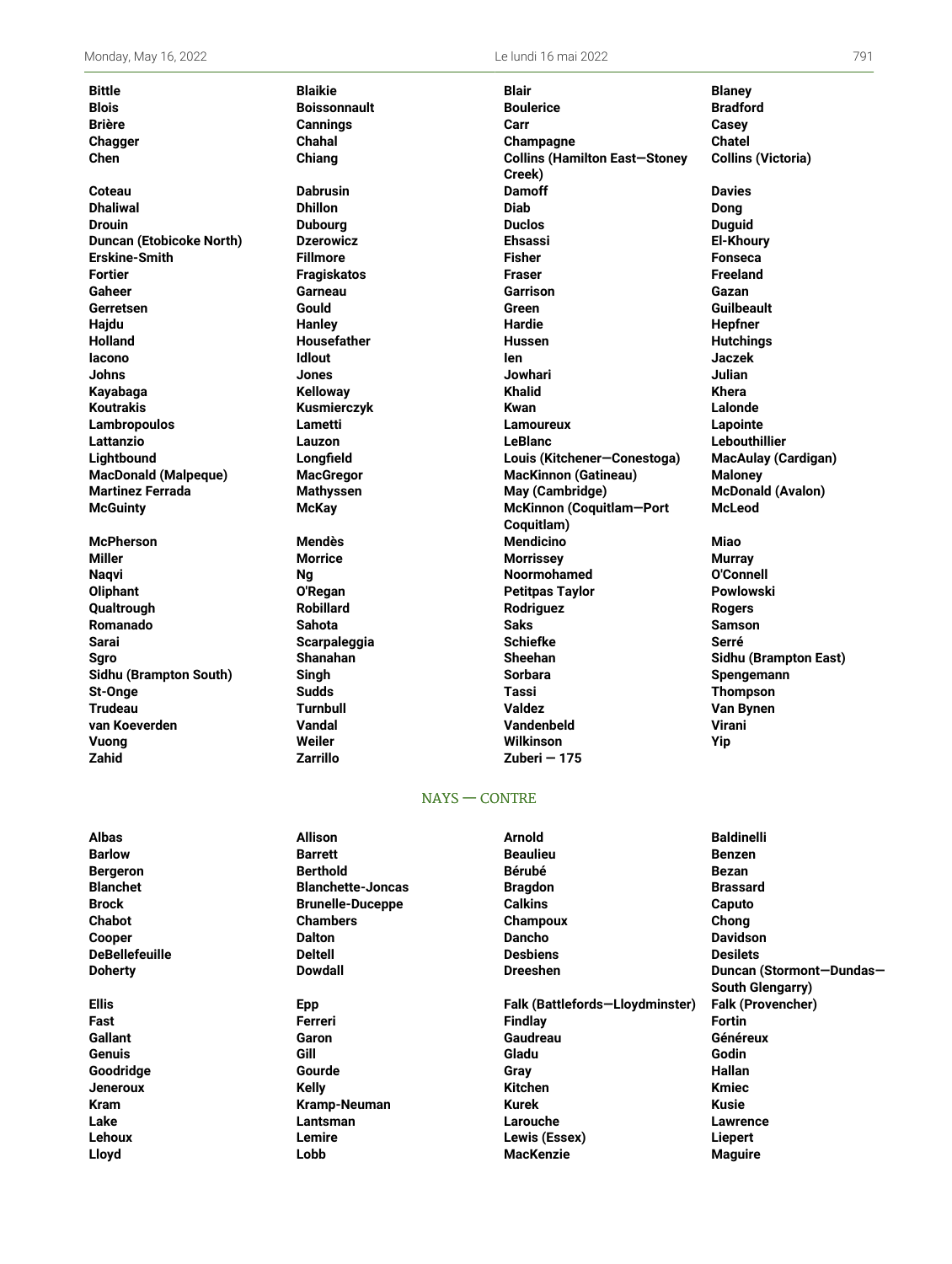| May (Saanich-Gulf Islan |
|-------------------------|
| Melillo                 |
| Muys                    |
| Patzer                  |
| Perron                  |
| Reid                    |
| Rood                    |
| Schmale                 |
| Sinclair-Desgagné       |
| <b>Ste-Marie</b>        |
| <b>Thériault</b>        |
| Trudel                  |
| Vidal                   |
| <b>Villemure</b>        |
| Waugh                   |
| $Zimmer - 137$          |

**May (Saanich—Gulf Islands) Mazier McCauley (Edmonton West) McLean Melillo Michaud Moore Motz Muys Nater Normandin O'Toole Patzer Paul-Hus Pauzé Perkins Perron Plamondon Rayes Redekopp Reid Rempel Garner Richards Roberts Rood Ruff Savard-Tremblay Scheer Schmale Seeback Shipley Simard Sinclair-Desgagné Small Soroka Steinley Ste-Marie Stewart Strahl Stubbs Thériault Therrien Thomas Tochor Trudel Uppal Van Popta Vecchio Vidal Vien Viersen Vignola Villemure Vis Wagantall Warkentin Waugh Webber Williams Williamson**

### PAIRED — PAIRÉS

#### Nil—Aucun

Mr. Brassard (Barrie—Innisfil), seconded by Mr. Calkins (Red Deer-Lacombe), moved,  $-$  That it be an instruction to the Standing Committee on Finance that, during its consideration of Bill C-19, An Act to implement certain provisions of the budget tabled in Parliament on April 7, 2022 and other measures, the committee be granted the power to divide the bill into two pieces of legislation:

(i) Bill C-19A, An Act to amend the Civil Lunar Gateway Agreement Implementation Act, the Corrections and Conditional Release Act, the Criminal Code, the Judges Act, the Federal Courts Act and the Tax Court of Canada Act, containing divisions 18, 19, 21 and 22 of Part 5 of the bill,

(ii) Bill C-19B, An Act to implement certain provisions of the budget tabled in Parliament on April 7, 2022 and other measures, containing all the remaining provisions of the bill.

Debate arose thereon.

Mr. Barrett (Leeds—Grenville—Thousand Islands and Rideau Lakes), seconded by Ms. Dancho (Kildonan—St. Paul), moved, — That this House do now adjourn.

The question was put on the motion and it was negatived on the following division:

M. Brassard (Barrie—Innisfil), appuyé par M. Calkins (Red Deer— Lacombe), propose, — Qu'une instruction soit donnée au Comité permanent des finances portant qu'il soit habilité, dans le cadre de son étude du projet de loi C-19, Loi portant exécution de certaines dispositions du budget déposé au Parlement le 7 avril 2022 et mettant en œuvre d'autres mesures, à diviser cette mesure législative en deux projets de loi :

(i) le projet de loi C-19A, Loi modifiant la Loi de mise en œuvre de l'Accord sur la station lunaire civile Gateway, la Loi sur le système correctionnel et la mise en liberté sous condition, le Code criminel, la Loi sur les juges, la Loi sur les Cours fédérales et la Loi sur la Cour canadienne de l'impôt, contenant les sections 18, 19, 21 et 22 de la partie 5 du projet de loi,

(ii) le projet de loi C-19B, Loi portant exécution de certaines dispositions du budget déposé au Parlement le 7 avril 2022 et mettant en œuvre d'autres mesures, contenant les articles restants du projet de loi.

Il s'élève un débat.

M. Barrett (Leeds—Grenville—Thousand Islands et Rideau Lakes), appuyé par M<sup>me</sup> Dancho (Kildonan–St. Paul), propose, – Que la Chambre s'ajourne maintenant.

La motion, mise aux voix, est rejetée par le vote suivant :

(Division No. 92 – Vote n $^{\circ}$  92)

YEAS — POUR

#### YEAS: 110, NAYS: 202

#### POUR : 110, CONTRE : 202

**Davidson Deltell Doherty Dowdall**

**Albas Allison Arnold Baldinelli Barlow Barrett Benzen Berthold Bezan Block Bragdon Brassard Chong Cooper Dalton Dancho**

**Brock Calkins Caputo Chambers**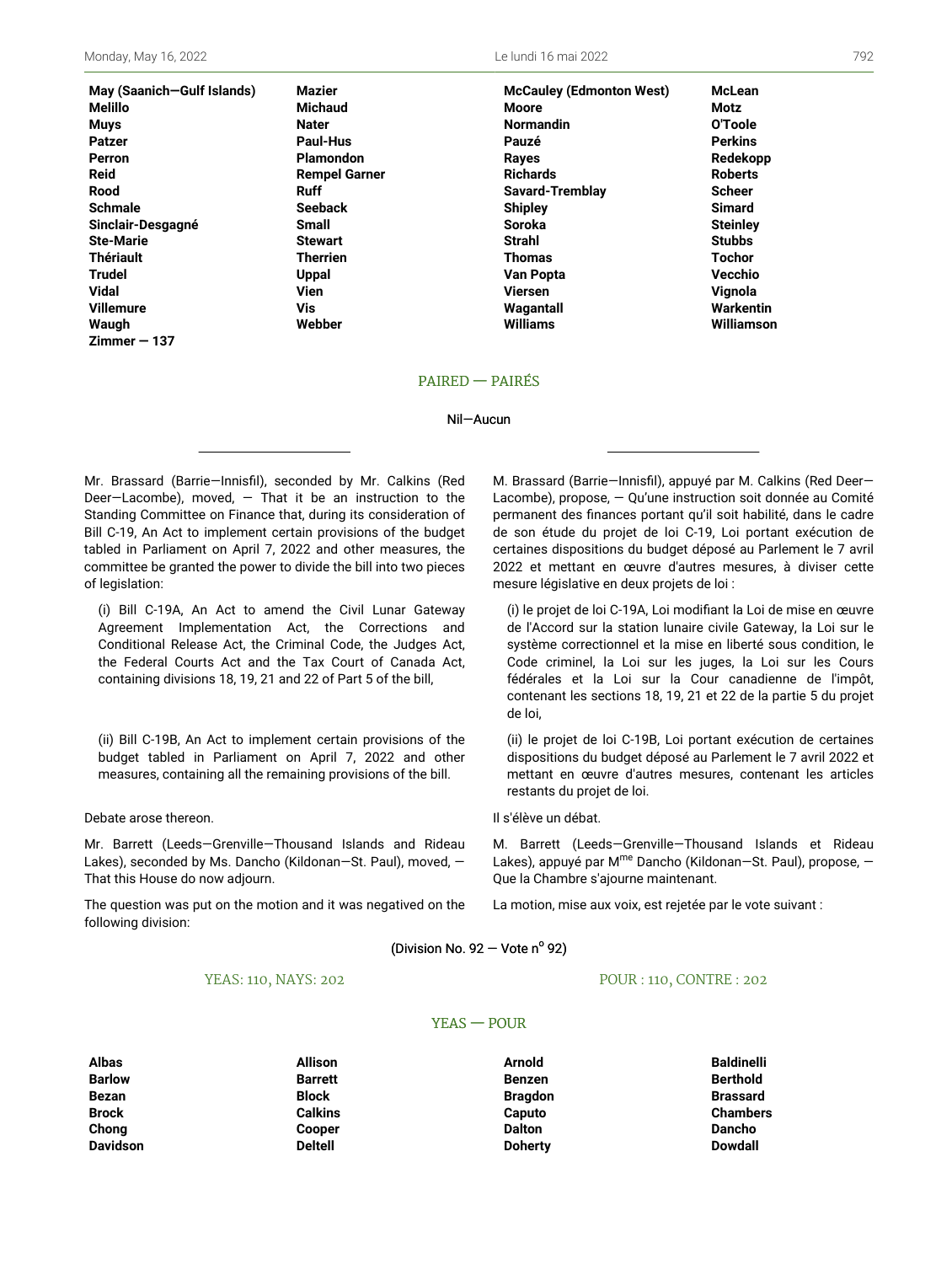Monday, May 16, 2022 Le lundi 16 mai 2022 793

| Dreeshen                        | Duncan (Stormont-Dundas-   | <b>Ellis</b>   | <b>Epp</b>                      |
|---------------------------------|----------------------------|----------------|---------------------------------|
|                                 | <b>South Glengarry)</b>    |                |                                 |
| Falk (Battlefords-Lloydminster) | <b>Falk (Provencher)</b>   | Fast           | Ferreri                         |
| Findlay                         | <b>Gallant</b>             | Généreux       | <b>Genuis</b>                   |
| Gladu                           | Godin                      | Goodridge      | Gourde                          |
| Gray                            | <b>Hallan</b>              | Jeneroux       | <b>Kelly</b>                    |
| Kitchen                         | <b>Kmiec</b>               | <b>Kram</b>    | Kramp-Neuman                    |
| Kurek                           | Kusie                      | Lake           | Lantsman                        |
| Lawrence                        | Lehoux                     | Lewis (Essex)  | Lewis (Haldimand-Norfolk)       |
| Liepert                         | Lloyd                      | Lobb           | <b>MacKenzie</b>                |
| <b>Maguire</b>                  | May (Saanich-Gulf Islands) | Mazier         | <b>McCauley (Edmonton West)</b> |
| McLean                          | <b>Melillo</b>             | Moore          | <b>Morrison</b>                 |
| Motz                            | Muys                       | <b>Nater</b>   | O'Toole                         |
| Patzer                          | <b>Paul-Hus</b>            | <b>Perkins</b> | <b>Poilievre</b>                |
| Rayes                           | Redekopp                   | <b>Reid</b>    | <b>Rempel Garner</b>            |
| Richards                        | <b>Roberts</b>             | <b>Rood</b>    | <b>Ruff</b>                     |
| Scheer                          | <b>Schmale</b>             | <b>Seeback</b> | <b>Shipley</b>                  |
| Soroka                          | <b>Stewart</b>             | <b>Strahl</b>  | <b>Stubbs</b>                   |
| Thomas                          | Tochor                     | Tolmie         | <b>Uppal</b>                    |
| Van Popta                       | Vecchio                    | Vidal          | Vien                            |
| Viersen                         | Vis                        | Vuong          | Wagantall                       |
| Warkentin                       | Waugh                      | Webber         | Williams                        |
| Williamson                      | $Zimmer - 110$             |                |                                 |

## NAYS — CONTRE

| <b>Ashton</b>        | <b>Atwin</b>                           | <b>Bachrach</b>                                | <b>Badawey</b>  |
|----------------------|----------------------------------------|------------------------------------------------|-----------------|
| <b>Bains</b>         | <b>Baker</b>                           | <b>Barron</b>                                  | <b>Battiste</b> |
| <b>Beaulieu</b>      | <b>Beech</b>                           | <b>Bendayan</b>                                | <b>Bennett</b>  |
| <b>Bergeron</b>      | <b>Bérubé</b>                          | <b>Bibeau</b>                                  | <b>Bittle</b>   |
| <b>Blaikie</b>       | <b>Blair</b>                           | <b>Blanchet</b>                                | <b>Blanchet</b> |
| <b>Blaney</b>        | <b>Blois</b>                           | <b>Boissonnault</b>                            | <b>Bouleric</b> |
| <b>Bradford</b>      | <b>Brière</b>                          | <b>Brunelle-Duceppe</b>                        | <b>Cannings</b> |
| Carr                 | Casey                                  | <b>Chabot</b>                                  | Chagger         |
| Chahal               | Champagne                              | Champoux                                       | <b>Chatel</b>   |
| Chen                 | Chiang                                 | <b>Collins (Hamilton East-Stoney</b><br>Creek) | Collins (       |
| Coteau               | <b>Dabrusin</b>                        | <b>Damoff</b>                                  | <b>DeBellef</b> |
| <b>Desbiens</b>      | <b>Desilets</b>                        | <b>Dhaliwal</b>                                | <b>Dhillon</b>  |
| <b>Diab</b>          | Dong                                   | <b>Drouin</b>                                  | <b>Dubourg</b>  |
| <b>Duclos</b>        | <b>Duguid</b>                          | <b>Duncan (Etobicoke North)</b>                | <b>Dzerowio</b> |
| <b>Ehsassi</b>       | <b>El-Khoury</b>                       | <b>Erskine-Smith</b>                           | <b>Fillmore</b> |
| <b>Fisher</b>        | <b>Fonseca</b>                         | <b>Fortier</b>                                 | <b>Fortin</b>   |
| <b>Fragiskatos</b>   | <b>Fraser</b>                          | Gaheer                                         | Garneau         |
| Garon                | <b>Garrison</b>                        | Gaudreau                                       | Gazan           |
| Gerretsen            | Gill                                   | Gould                                          | Green           |
| Hajdu                | Hanley                                 | Hardie                                         | Hepfner         |
| <b>Holland</b>       | <b>Housefather</b>                     | <b>Hughes</b>                                  | <b>Hussen</b>   |
| <b>Hutchings</b>     | lacono                                 | <b>Idlout</b>                                  | len             |
| <b>Jaczek</b>        | <b>Johns</b>                           | Jones                                          | Julian          |
| Kayabaga             | <b>Kelloway</b>                        | <b>Khalid</b>                                  | Khera           |
| <b>Koutrakis</b>     | Kusmierczyk                            | Kwan                                           | Lalonde         |
| Lambropoulos         | Lametti                                | Lamoureux                                      | Lapointe        |
| Larouche             | Lattanzio                              | Lauzon                                         | <b>LeBlanc</b>  |
| <b>Lebouthillier</b> | Lemire                                 | Lightbound                                     | Long            |
| Longfield            | Louis (Kitchener-Conestoga)            | <b>MacAulay (Cardigan)</b>                     | <b>MacDona</b>  |
| <b>MacGregor</b>     | <b>MacKinnon (Gatineau)</b>            | <b>Maloney</b>                                 | <b>Martinez</b> |
| <b>Mathyssen</b>     | May (Cambridge)                        | <b>McDonald (Avalon)</b>                       | <b>McGuint</b>  |
| <b>McKay</b>         | McKinnon (Coquitlam-Port<br>Coquitlam) | <b>McLeod</b>                                  | <b>McPhers</b>  |
| <b>Mendès</b>        | <b>Mendicino</b>                       | <b>Miao</b>                                    | <b>Michaud</b>  |
| <b>Miller</b>        | <b>Morrice</b>                         | <b>Morrissey</b>                               | <b>Murray</b>   |

**Aldag Alghabra Ali Anand Anandasangaree Angus Arseneault Arya Ashton Atwin Bachrach Badawey Bains Baker Barron Battiste Beaulieu Beech Bendayan Bennett Bergeron Bérubé Bibeau Bittle Blaikie Blair Blanchet Blanchette-Joncas Blaney Blois Boissonnault Boulerice Bradford Brière Brunelle-Duceppe Cannings Carr Casey Chabot Chagger Chahal Champagne Champoux Chatel Chen Chiang Collins (Hamilton East—Stoney Creek) Coteau Dabrusin Damoff DeBellefeuille Desbiens Desilets Dhaliwal Dhillon Diab Dong Drouin Dubourg Duclos Duguid Duncan (Etobicoke North) Dzerowicz Ehsassi El-Khoury Erskine-Smith Fillmore Fisher Fonseca Fortier Fortin Fragiskatos Fraser Gaheer Garneau Garon Garrison Gaudreau Gazan Gerretsen Gill Gould Green Hajdu Hanley Hardie Hepfner Holland Housefather Hughes Hussen Hutchings Iacono Idlout Ien Jaczek Johns Jones Julian Kayabaga Kelloway Khalid Khera Koutrakis Kusmierczyk Kwan Lalonde Lambropoulos Lametti Lamoureux Lapointe Larouche Lattanzio Lauzon LeBlanc Lebouthillier Lemire Lightbound Long Longfield Louis (Kitchener—Conestoga) MacAulay (Cardigan) MacDonald (Malpeque) MacGregor MacKinnon (Gatineau) Maloney Martinez Ferrada Mathyssen May (Cambridge) McDonald (Avalon) McGuinty McLeod McPherson**

**Collins (Victoria)**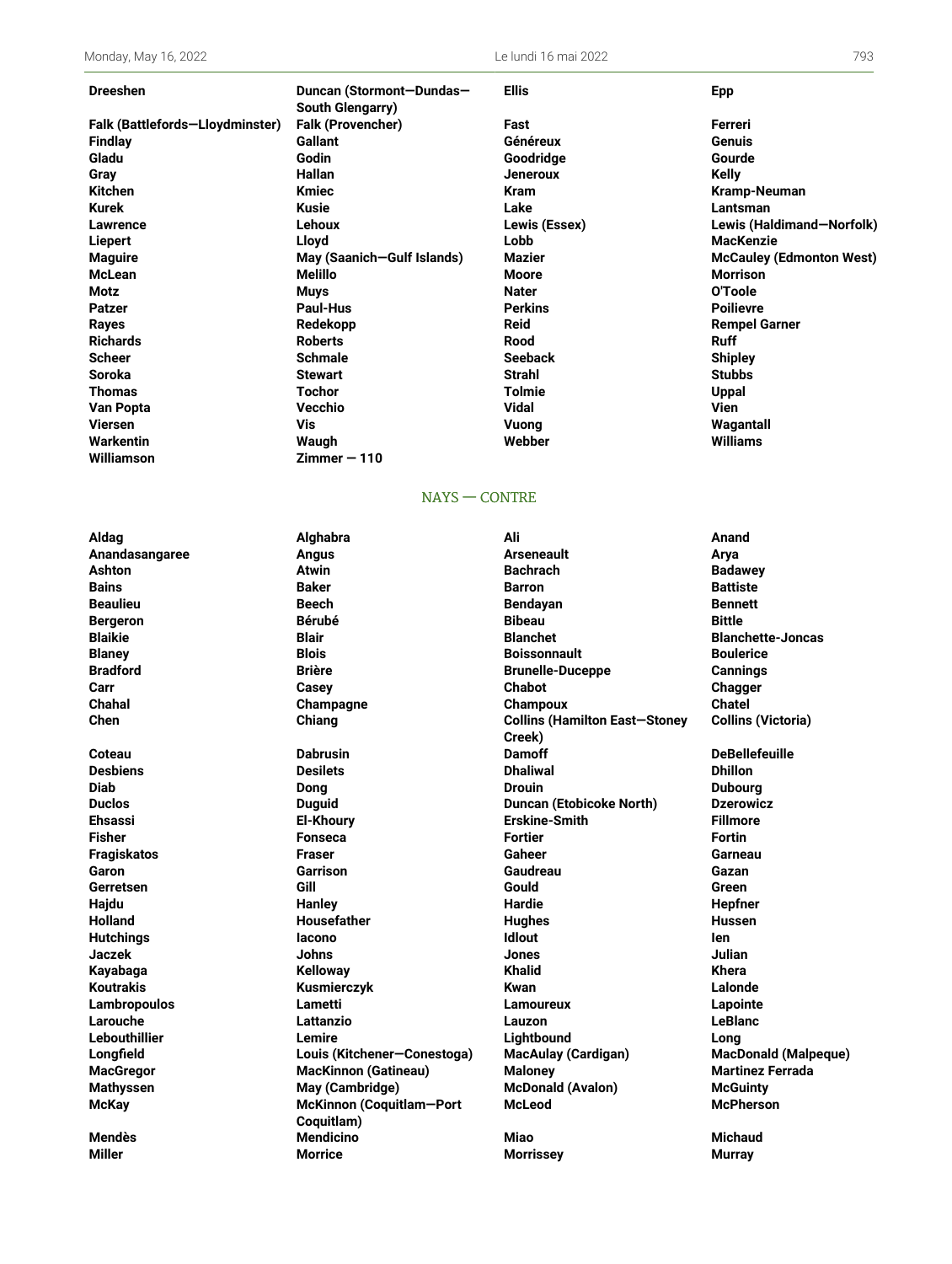Nagvi O'Connell Perron **Robillard** Sahota Savard-Tremblay **Sgro** Sidhu (Brampton South) Spengemann **Tassi Thompson Valdez Vandenbeld** Weiler **Zarrillo** 

**Ng** Olipha Petitp Rodri **Saks Scarp** Shana Simar Ste-M **Tavlo Trude** Van B Viano Wilkir Zuberi - 202 Le lundi 16 mai 2022

|            | <b>Noormohamed</b> | <b>Normandin</b>      |
|------------|--------------------|-----------------------|
| ant        | O'Regan            | Pauzé                 |
| งas Taylor | <b>Plamondon</b>   | Qualtrough            |
| guez       | <b>Rogers</b>      | Romanado              |
|            | <b>Samson</b>      | Sarai                 |
| aleggia    | <b>Schiefke</b>    | Serré                 |
| ahan       | Sheehan            | Sidhu (Brampton East) |
| rd         | Sinclair-Desgagné  | <b>Sorbara</b>        |
| 1arie      | St-Onge            | <b>Sudds</b>          |
| r Rov      | <b>Thériault</b>   | <b>Therrien</b>       |
| au:        | Trudel             | <b>Turnbull</b>       |
| }ynen      | van Koeverden      | Vandal                |
| ۱a         | <b>Villemure</b>   | Virani                |
| ารon       | Yip                | Zahid                 |
| ri — 202   |                    |                       |

#### **PAIRED - PAIRÉS**

#### Nil-Aucun

Pursuant to order made Monday, May 2, 2022, Mr. Boissonnault (Minister of Tourism and Associate Minister of Finance), seconded by Mr. Lamoureux (Parliamentary Secretary to the Leader of the Government in the House of Commons), moved, -That the House do now proceed to the orders of the day.

Pursuant to order made Monday, May 2, 2022, the motion was deemed adopted.

## **GOVERNMENT ORDERS**

The House resumed consideration of the motion of Mr. LeBlanc (Minister of Intergovernmental Affairs, Infrastructure and Communities), seconded by Mrs. Lebouthillier (Minister of National Revenue), - That Bill C-14, An Act to amend the Constitution Act, 1867 (electoral representation), be now read a second time and referred to the Standing Committee on Procedure and House Affairs.

#### The debate continued.

Mr. Kmiec (Calgary Shepard), seconded by Mr. Perkins (South Shore-St. Margarets), moved,  $-$  That the honourable member for Battle River-Crowfoot be now heard.

The question was put on the motion and it was agreed to on the following division:

Conformément à l'ordre adopté le lundi 2 mai 2022, M. Boissonnault (ministre du Tourisme et ministre associé des Finances), appuyé par M. Lamoureux (secrétaire parlementaire du leader du gouvernement à la Chambre des communes), propose, - Que la Chambre passe maintenant à l'ordre du jour.

Conformément à l'ordre adopté le lundi 2 mai 2022, la motion est réputée adoptée.

# ORDRES ÉMANANT DU GOUVERNEMENT

La Chambre reprend l'étude de la motion de M. LeBlanc (ministre des Affaires intergouvernementales, de l'Infrastructure et des Collectivités), appuyé par M<sup>me</sup> Lebouthillier (ministre du Revenu national), - Que le projet de loi C-14, Loi modifiant la Loi constitutionnelle de 1867 (représentation électorale), soit maintenant lu une deuxième fois et renvoyé au Comité permanent de la procédure et des affaires de la Chambre.

Le débat se poursuit.

M. Kmiec (Calgary Shepard), appuyé par M. Perkins (South Shore-St. Margarets), propose, - Que l'honorable député de Battle River-Crowfoot soit maintenant entendu.

La motion, mise aux voix, est agréée par le vote suivant :

(Division No. 93 – Vote  $n^{\circ}$  93)

### YEAS: 89, NAYS: 81

#### POUR: 89, CONTRE: 81

## $YEAS - POUR$

| <b>Albas</b>             | <b>Allison</b> | <b>Baldinelli</b>               | <b>Barlow</b>            |
|--------------------------|----------------|---------------------------------|--------------------------|
| <b>Barrett</b>           | <b>Benzen</b>  | Bérubé                          | <b>Bezan</b>             |
| <b>Block</b>             | <b>Bragdon</b> | <b>Brassard</b>                 | <b>Brock</b>             |
| <b>Calkins</b>           | Caputo         | Carrie                          | <b>Chabot</b>            |
| Champoux                 | Chong          | <b>Cooper</b>                   | <b>Dalton</b>            |
| <b>Dancho</b>            | <b>Deltell</b> | <b>Doherty</b>                  | <b>Dreeshen</b>          |
| Duncan (Stormont-Dundas- | <b>Ellis</b>   | Falk (Battlefords-Lloydminster) | <b>Falk (Provencher)</b> |
| South Glengarry)         |                |                                 |                          |
| Fast                     | <b>Findlay</b> | <b>Gallant</b>                  | <b>Généreux</b>          |
| <b>Genuis</b>            | Gill           | Goodridge                       | Gourde                   |
| <b>Hallan</b>            | <b>Hoback</b>  | Kelly                           | <b>Kmiec</b>             |
| <b>Kram</b>              | Kurek          | <b>Kusie</b>                    | Lantsman                 |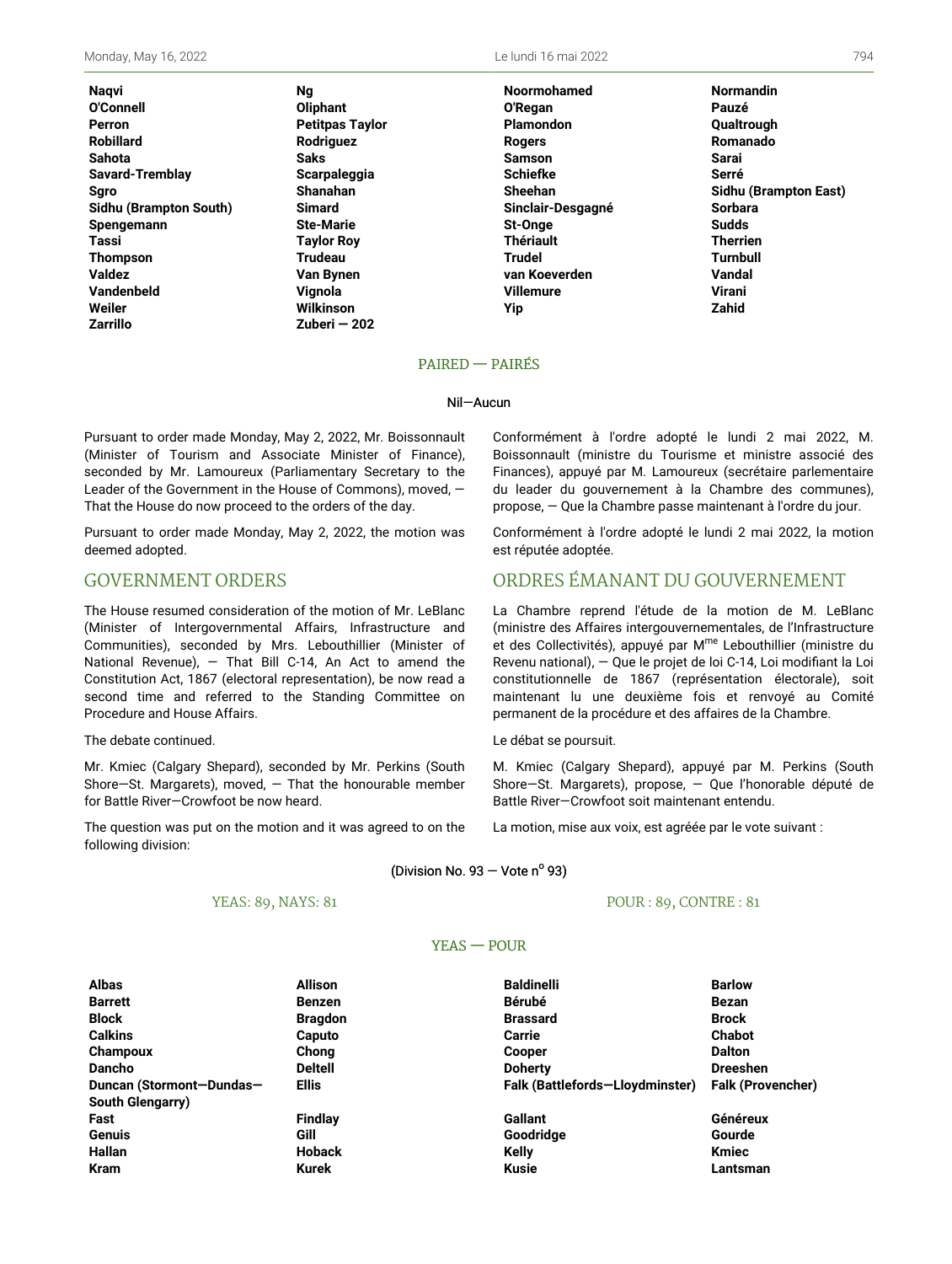Le lundi 16 mai 2022

| Lawrence        | Lehoux                          | Lewis (Haldimand-Norfolk) | <b>Liepert</b>   |
|-----------------|---------------------------------|---------------------------|------------------|
| Lloyd           | Lobb                            | <b>MacKenzie</b>          | <b>Maguire</b>   |
| <b>Mazier</b>   | <b>McCauley (Edmonton West)</b> | McLean                    | Moore            |
| <b>Morrison</b> | Motz                            | <b>Muys</b>               | O'Toole          |
| <b>Patzer</b>   | Paul-Hus                        | <b>Perkins</b>            | <b>Poilievre</b> |
| Redekopp        | <b>Richards</b>                 | <b>Scheer</b>             | <b>Seeback</b>   |
| <b>Shipley</b>  | <b>Small</b>                    | <b>Soroka</b>             | <b>Steinley</b>  |
| <b>Stubbs</b>   | <b>Therrien</b>                 | <b>Thomas</b>             | <b>Tochor</b>    |
| <b>Tolmie</b>   | <b>Uppal</b>                    | Van Popta                 | Vecchio          |
| <b>Vidal</b>    | Vien                            | <b>Villemure</b>          | Vis              |
| Wagantall       | Warkentin                       | Webber                    | Williamson       |
| $Zimmer - 89$   |                                 |                           |                  |

#### $NAYS - CONTRE$

| Angus                 | <b>Arnold</b>              | <b>Arseneault</b>         | Ashton            |
|-----------------------|----------------------------|---------------------------|-------------------|
| <b>Bachrach</b>       | <b>Barron</b>              | <b>Beaulieu</b>           | <b>Berthold</b>   |
| <b>Blaikie</b>        | <b>Blanchette-Joncas</b>   | <b>Blaney</b>             | <b>Boulerice</b>  |
| <b>Cannings</b>       | <b>Chambers</b>            | <b>Collins (Victoria)</b> | <b>Davidson</b>   |
| <b>DeBellefeuille</b> | <b>Desbiens</b>            | <b>Desilets</b>           | <b>Desjarlais</b> |
| <b>Dowdall</b>        | <b>Epp</b>                 | Ferreri                   | <b>Fortin</b>     |
| Garon                 | Garrison                   | Gaudreau                  | Gazan             |
| Gladu                 | Godin                      | Green                     | <b>Hughes</b>     |
| <b>Idlout</b>         | <b>Jeneroux</b>            | Johns                     | Julian            |
| <b>Kelloway</b>       | <b>Kitchen</b>             | Kramp-Neuman              | Kwan              |
| Lake                  | Lalonde                    | Lapointe                  | Larouche          |
| Lattanzio             | Lemire                     | Lewis (Essex)             | <b>MacGregor</b>  |
| <b>Mathyssen</b>      | May (Saanich-Gulf Islands) | <b>McPherson</b>          | Melillo           |
| <b>Michaud</b>        | <b>Morrice</b>             | <b>Nater</b>              | <b>Normandin</b>  |
| Pauzé                 | Perron                     | Plamondon                 | Rayes             |
| <b>Reid</b>           | <b>Roberts</b>             | <b>Robillard</b>          | Rood              |
| <b>Ruff</b>           | <b>Schmale</b>             | <b>Simard</b>             | Singh             |
| <b>Sorbara</b>        | <b>Ste-Marie</b>           | <b>Stewart</b>            | Strahl            |
| <b>Thériault</b>      | <b>Trudeau</b>             | <b>Valdez</b>             | <b>Viersen</b>    |
| Vignola               | Vuong                      | Waugh                     | <b>Williams</b>   |
| Zarrillo — 81         |                            |                           |                   |

#### **PAIRED - PAIRÉS**

#### Nil-Aucun

The House resumed consideration of the motion of Mr. LeBlanc (Minister of Intergovernmental Affairs, Infrastructure and Communities), seconded by Mrs. Lebouthillier (Minister of National Revenue), - That Bill C-14, An Act to amend the Constitution Act, 1867 (electoral representation), be now read a second time and referred to the Standing Committee on Procedure and House Affairs.

The debate continued.

## **TABLING OF DOCUMENTS**

Pursuant to Standing Order 32(2), Mrs. Lebouthillier (Minister of National Revenue) laid upon the table,  $-$  Answers to questions Q-447 to Q-455 on the Order Paper. - Sessional Paper No. 8530-441-9.

## **NOTICES OF MOTIONS**

Mr. Boissonnault (Minister of Tourism) gave notice of the intention to move a motion at the next sitting of the House, pursuant to Standing Order 78(3), for the purpose of allotting a La Chambre reprend l'étude de la motion de M. LeBlanc (ministre des Affaires intergouvernementales, de l'Infrastructure et des Collectivités), appuyé par M<sup>me</sup> Lebouthillier (ministre du Revenu national), - Que le projet de loi C-14, Loi modifiant la Loi constitutionnelle de 1867 (représentation électorale), soit maintenant lu une deuxième fois et renvoyé au Comité permanent de la procédure et des affaires de la Chambre.

Le débat se poursuit.

## DÉPÔT DE DOCUMENTS

Conformément à l'article 32(2) du Règlement, M<sup>me</sup> Lebouthillier (ministre du Revenu national) dépose sur le bureau, - Réponses aux questions Q-447 à Q-455 inscrites au Feuilleton. -Document parlementaire n° 8530-441-9.

## **AVIS DE MOTIONS**

M. Boissonnault (ministre du Tourisme) donne avis de l'intention de proposer à une séance ultérieure de la Chambre, conformément à l'article 78(3) du Règlement, une motion attribuant un nombre spécifié de jours ou d'heures pour l'étude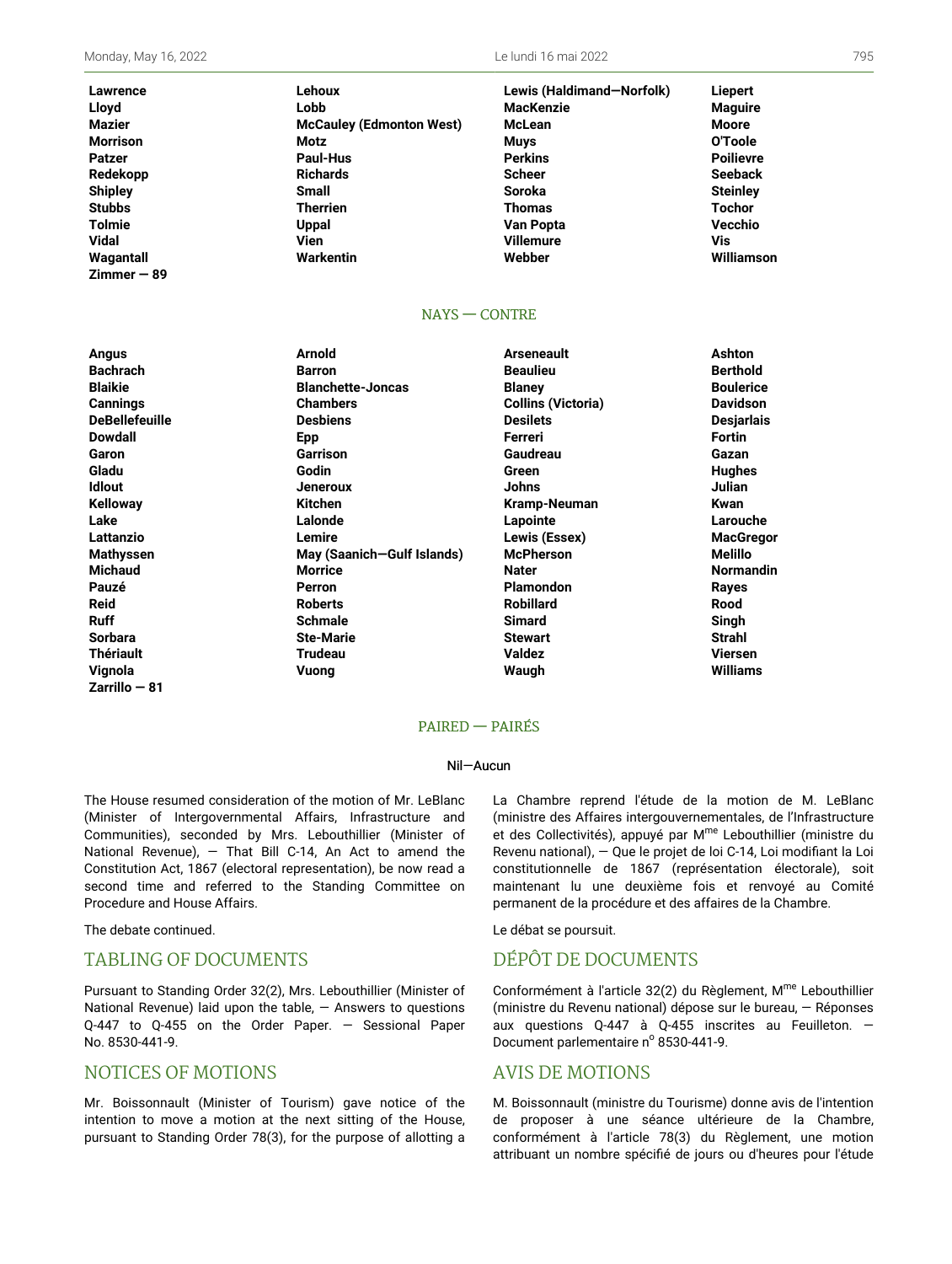specified number of days or hours for the consideration and disposal of the second reading stage of Bill C-14, An Act to amend the Constitution Act, 1867 (electoral representation).

## GOVERNMENT ORDERS

The House resumed consideration of the motion of Mr. LeBlanc (Minister of Intergovernmental Affairs, Infrastructure and Communities), seconded by Mrs. Lebouthillier (Minister of National Revenue), — That Bill C-14, An Act to amend the Constitution Act, 1867 (electoral representation), be now read a second time and referred to the Standing Committee on Procedure and House Affairs.

#### The debate continued.

Mr. Kmiec (Calgary Shepard), seconded by Mrs. Gray (Kelowna— Lake Country), moved, — That the honourable member for South Shore—St. Margarets be now heard.

The question was put on the motion and it was negatived on the following division:

### et la disposition de l'étape de la deuxième lecture du projet de loi C-14, Loi modifiant la Loi constitutionnelle de 1867 (représentation électorale).

## ORDRES ÉMANANT DU GOUVERNEMENT

La Chambre reprend l'étude de la motion de M. LeBlanc (ministre des Affaires intergouvernementales, de l'Infrastructure et des Collectivités), appuyé par M<sup>me</sup> Lebouthillier (ministre du Revenu national), — Que le projet de loi C-14, Loi modifiant la Loi constitutionnelle de 1867 (représentation électorale), soit maintenant lu une deuxième fois et renvoyé au Comité permanent de la procédure et des affaires de la Chambre.

#### Le débat se poursuit.

M. Kmiec (Calgary Shepard), appuyé par M<sup>me</sup> Gray (Kelowna-Lake Country), propose, — Que l'honorable député de South Shore—St. Margarets soit maintenant entendu.

La motion, mise aux voix, est rejetée par le vote suivant :

### (Division No. 94 – Vote nº 94)

### YEAS: 72, NAYS: 73

### POUR : 72, CONTRE : 73

#### YEAS — POUR

| <b>Albas</b>             | <b>Allison</b>  | <b>Baldinelli</b>        | <b>Barlow</b>                   |
|--------------------------|-----------------|--------------------------|---------------------------------|
| <b>Barrett</b>           | <b>Benzen</b>   | <b>Bérubé</b>            | Bezan                           |
| <b>Block</b>             | <b>Brassard</b> | <b>Brock</b>             | <b>Brunelle-Duceppe</b>         |
| Caputo                   | <b>Chabot</b>   | Champoux                 | Chong                           |
| Cooper                   | <b>Dancho</b>   | <b>DeBellefeuille</b>    | d'Entremont                     |
| <b>Doherty</b>           | <b>Dreeshen</b> | Duncan (Stormont-Dundas- | Falk (Battlefords-Lloydminster) |
|                          |                 | South Glengarry)         |                                 |
| <b>Falk (Provencher)</b> | Ferreri         | Gallant                  | Généreux                        |
| Genuis                   | Gill            | Godin                    | Gourde                          |
| <b>Kmiec</b>             | <b>Kram</b>     | Kramp-Neuman             | Kurek                           |
| Lantsman                 | Lawrence        | Lehoux                   | Lewis (Haldimand-Norfolk)       |
| Liepert                  | Lloyd           | Lobb                     | <b>McCauley (Edmonton West)</b> |
| McLean                   | Melillo         | <b>Muys</b>              | O'Toole                         |
| <b>Patzer</b>            | Paul-Hus        | <b>Perkins</b>           | Rayes                           |
| <b>Richards</b>          | <b>Roberts</b>  | <b>Seeback</b>           | <b>Shipley</b>                  |
| <b>Small</b>             | <b>Soroka</b>   | <b>Steinley</b>          | <b>Ste-Marie</b>                |
| <b>Stubbs</b>            | <b>Therrien</b> | <b>Thomas</b>            | Tolmie                          |
| <b>Vidal</b>             | Vien            | <b>Viersen</b>           | Wagantall                       |
| Warkentin                | Webber          | Williams                 | $Zimmer - 72$                   |

#### NAYS — CONTRE

| Angus                    | <b>Arnold</b>    | <b>Bachrach</b>            | <b>Badawey</b>            |
|--------------------------|------------------|----------------------------|---------------------------|
| <b>Barron</b>            | <b>Beaulieu</b>  | <b>Berthold</b>            | <b>Blaikie</b>            |
| <b>Blanchette-Joncas</b> | <b>Blaney</b>    | <b>Boulerice</b>           | <b>Bragdon</b>            |
| <b>Calkins</b>           | <b>Cannings</b>  | Carrie                     | <b>Collins (Victoria)</b> |
| <b>Dalton</b>            | <b>Davidson</b>  | <b>Davies</b>              | <b>Dowdall</b>            |
| <b>Ellis</b>             | Epp              | Fast                       | Fortin                    |
| Garon                    | Garrison         | Gazan                      | Gladu                     |
| Goodridge                | Gray             | Green                      | Hallan                    |
| <b>Hussen</b>            | <b>Idlout</b>    | <b>Johns</b>               | Julian                    |
| <b>Kelloway</b>          | <b>Kitchen</b>   | <b>Kusie</b>               | Kwan                      |
| Lake                     | Lapointe         | Larouche                   | Lewis (Essex)             |
| <b>MacGregor</b>         | <b>Mathyssen</b> | May (Saanich-Gulf Islands) | <b>Mazier</b>             |
| <b>McPherson</b>         | <b>Morrison</b>  | Motz                       | <b>Nater</b>              |
| <b>Normandin</b>         | Pauzé            | Perron                     | Redekopp                  |